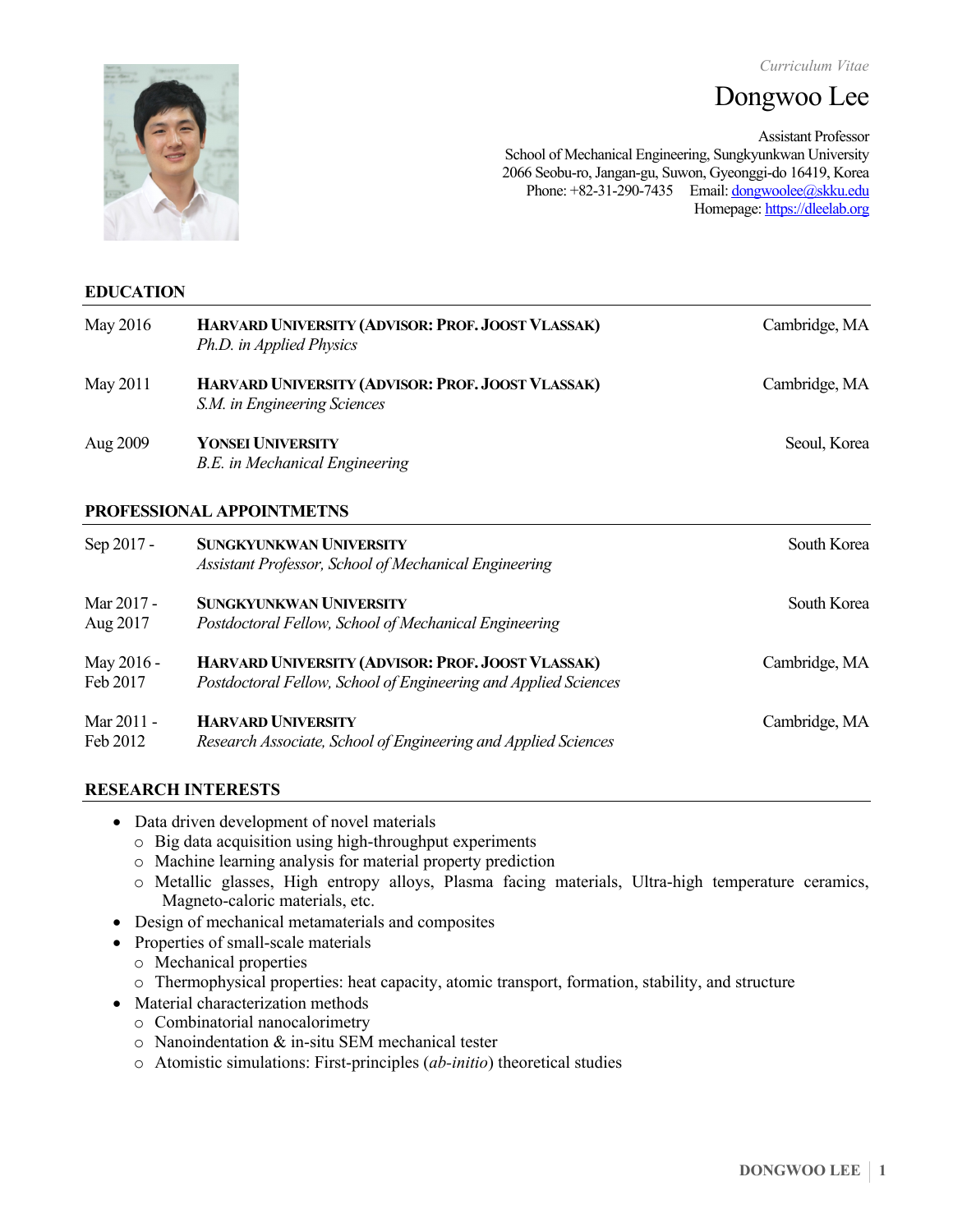# **HONORS AND AWARDS**

| <b>July 2020</b> | Young Investigator Award in Experimental Mechanics (실험역학젊은연구자상), KOREAN        |  |
|------------------|--------------------------------------------------------------------------------|--|
|                  | <b>SOCIETY OF MECHANICAL ENGINEERING</b>                                       |  |
| Nov 2019         | BEST POSTER AWARD, INTERNATIONAL CONFERENCE ON MATERIALS AND RELIABILITY       |  |
| Oct 2019         | BEST POSTER AWARD, KOREAN INSTITUTE OF METALS AND MATERIALS                    |  |
| Apr 2019         | BEST PAPER AWARD, KOREAN SOCIETY OF MECHANICAL ENGINEERING                     |  |
| Aug 2018         | BEST PAPER AWARD, EMERGING TECHNOLOGY OF MECHANICAL ENGINEERING                |  |
| Dec 2015         | <b>OUTSTANDING PRESENTATION AWARD, MATERIALS RESEARCH SOCIETY FALL MEETING</b> |  |

#### **PROFESSIONAL ACTIVITIES**

| May 2021 -       | <b>Editorial Board, Current Applied Physics, ELSEVIER</b>                                                                                |  |
|------------------|------------------------------------------------------------------------------------------------------------------------------------------|--|
| Nov 2020         | <b>ORGANIZING COMMITTEE, ASIA-PACIFIC CONFERENCE ON FRACTURE AND STRENGTH 2020 JEJU,</b>                                                 |  |
|                  | <b>SOUTH KOREA</b>                                                                                                                       |  |
| $2018$ - present | <b>EDITORIAL BOARD, KOREAN SOCIETY OF MECHANICAL ENGINEERS, RELIABILITY DIVISION</b>                                                     |  |
| $2018$ - present | <b>EDITORIAL BOARD, KOREAN SOCIETY OF MECHANICAL ENGINEERS, MATERIALS AND FRACTURE</b>                                                   |  |
|                  | <b>DIVISION</b>                                                                                                                          |  |
| May 2018         | <b>LOCAL ORGANIZING COMMITTEE, THE 12<sup>TH</sup></b> INTERNATIONAL CONFERENCE ON BULK METALLIC<br>GLASSES (MG XII), SEOUL, SOUTH KOREA |  |

#### **PUBLICATIONS**

#### **PHD THESIS**

**Dongwoo Lee**, "Nanocalorimetry Experiments and First-Principles Theoretical Studies of Solid-State Reactions in Nanolaminates" (Feb 2016)

*- Dissertation committee: Profs. Frans Spaepen, David Clarke, Joanna Aizenberg, and Joost Vlassak*

#### **JOURNAL ARTICLES**

- 1. Junbyeong Lee1†, Agha Aamir Jan1†, Shraddha Prakash Ganorkar †, Jungwan Cho, **Dongwoo Lee\***, and Seunghyun Baik\*, "Tunable solid-state thermal rectification by asymmetric nonlinear radiation," *Submitted*
- 2. Donggun Lee, Daegun You, **Dongwoo Lee**, Xin Li, Sooran Kim, "Machine-Learning-Guided Prediction Models of Critical Temperature of Cuprates," *Submitted*
- 3. Taeho Min†, Euimin Cheong†, Changryeol Lee, Baekgyeom Kim, Hugo Rodrigue, Je-Sung Koh\*, and **Dongwoo Lee**\*, "Print-and-Spray Electro-Mechanical Metamaterials," *Submitted*
- 4. Injun Oh†, Donghyun Park†, Euimin Cheong, Haechan Jo, Sanghun Park, Daegun You, Taeyeop Kim, Yuhyun Park, Kyunghoon Kim, Gi-Dong Sim, Chansun Shin\* and **Dongwoo Lee**\*, "Anisotropic He-ion irradiation damages in nanocolumnar W thin films," *Extreme Mechanics Letters*, 41, 100984 (2020)
- 5. Daegun You, Shraddha Ganorkar, Sooran Kim, Keonwook Kang, Won-Yong Shin\*, **Dongwoo Lee\*,** "Machine Learning-based Prediction Models for Formation Energies of Interstitial Atoms in HCP Crystals," *Scripta Materialia*, 183, 1-5 (2020)
- 6. Daegun You, Shraddha Ganorkar, Minsoo Joo, Donghyun Park, Sooran Kim, Keonwook Kang\*, and **Dongwoo Lee\***, "Ab initio study of H, B, C, N, O, and self-interstitial atoms in hcp-Zr," *Journal of Alloys and Compounds*, 787, 631-637 (2019)
- 7. **Dongwoo Lee** and Joost J. Vlassak, "Diffusion kinetics in binary CuZr and NiZr alloys in the supercooled liquid and glass states studied by nanocalorimetry," *Scripta Materialia*, 165, 73-77 (2019)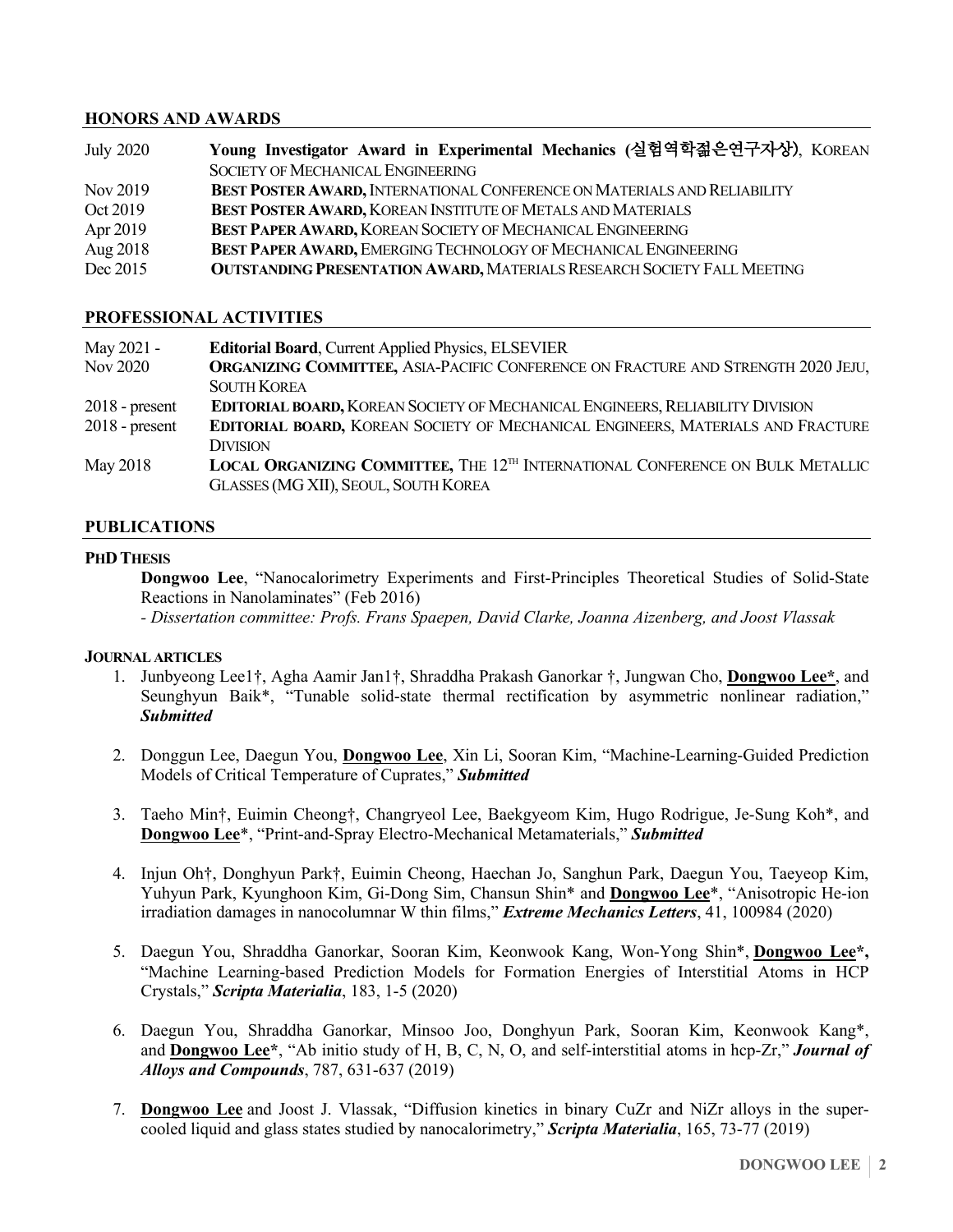- 8. Juanjuan Zheng, Yucong Miao, Haitao Zhang, Shi Chen, **Dongwoo Lee**, Raymundo Arroyave, Joost J. Vlassak, "Phase transformations in equiatomic CuZr shape memory thin films analyzed by differential nanocalorimetry," *Acta Materialia, 159,* 320-331 (2018)
- 9. Haitao Zhang, **Dongwoo Lee**, Ye Shen, Jinhye Bae, Jan Schroers, Yong Xiang, Joost J. Vlassak, "Combinatorial temperature resistance sensors for the analysis of phase transformations demonstrated for metallic glasses," *Acta Materialia, 156,* 486-495 (2018)
- 10. **Dongwoo Lee**, Bingge Zhao, Eric Perim, Haitao Zhao, Pan Gong, Yanhui Liu, Stefano Curtarolo, Jan Schroers, and Joost J. Vlassak, "Crystallization Behavior upon Heating and Cooling in  $Cu<sub>50</sub>Zr<sub>50</sub>$  Metallic Glass Thin Films," *Acta Materialia, 121,* 68-77 (2016)
- 11. Eric Perim**†** , **Dongwoo Lee†** , Yanhui Liu**†** , Cormac Toher, Pan Gong, Yanglin Li, W. Neal Simmons, Ohad Levy, Joost J. Vlassak, Jan Schroers, and Stefano Curtarolo, "Spectral Descriptors for Bulk Metallic Glasses Based on the Thermodynamics of Competing Crystalline Phases," *Nature Communications, 7,*  12315 (2016)
	- "Can artificial intelligence create the next wonder material?", News Feature, *Nature* 533, 22–25 (May 2016)
	- "Crystallization frustration predicts metallic glass formation", **EurekAlert!** (Aug 2016)
	- "Paving the way toward novel strong, conductive materials", *Harvard News* (July 2016)
- *12.* Gi-Dong Sim, Yong Seok Choi, **Dongwoo Lee**, Kyu Hwan Oh, and Joost J. Vlassak, "High tensile strength of sputter-deposited ZrB<sub>2</sub> ceramic thin films measured up to 1016 K," *Acta Materialia 113*, 32-40 (2016)
- *13.* **Dongwoo Lee**, Joost J. Vlassak\*, and Kejie Zhao\*, "First-principles Analysis on the Catalytic Role of Additives in Low-temperature Synthesis of Zirconium Diboride," *ACS Applied Materials & Interfaces 8,*  10995-11000 (2016)
- 14. Matt Pharr, Yong Seok Choi, **Dongwoo Lee**, Kyu Hwan Oh, and Joost J. Vlassak, "Measurements of Stress and Fracture in Germanium Electrodes of Lithium-ion Batteries During Electrochemical Lithiation and Delithiation," *Journal of Power Sources 304*, 164-169 (2016)
- 15. **Dongwoo Lee**, Gi-Dong Sim, Kejie Zhao, and Joost J. Vlassak, "Kinetic Role of Carbon in Solid-state Synthesis of Zirconium Diboride via Nano-laminates: Nanocalorimetry Experiments and First-Principles Calculations," *Nano Letters 15*, 8266-8270 (2015)
- 16. **Dongwoo Lee**, Joost J. Vlassak**\***, and Kejie Zhao**\***, "First-Principles Theoretical Studies and Nanocalorimetry Experiments on Solid-State Alloying of Zr-B," *Nano Letters 15*, 6553-6558 (2015)
- 17. **Dongwoo Lee**, Gi-Dong Sim, Kechao Xiao, and Joost J. Vlassak, "Low-Temperature Synthesis of Ultra-High-Temperature Coatings of ZrB2 Using Reactive Multilayers," *The journal of Physical Chemistry C 118*, 21192-21198 (2014)
- 18. Kechao Xiao, **Dongwoo Lee**, and Joost J. Vlassak, "Kinetics of Solid-Gas Reactions Characterized by Scanning AC Nano-Calorimetry with Application to Zr Oxidation," *Applied Physics Letters 105*, 171901 (2014)
- 19. **Dongwoo Lee**, Gi-Dong Sim, Kechao Xiao, Yong Seok Choi, and Joost J. Vlassak, "Scanning AC Nanocalorimetry Study of Zr/B Reactive Multilayers," *Journal of Applied Physics 114*, 214902 (2013)
- 20. **Dongwoo Lee**, Jungwan Park, Dongjun Hyun, GyungHwan Yook, and Hyunseok Yang, "Novel Mechanisms and Simple Locomotion Strategies for an In-pipe Robot That Can Inspect Various Pipe Types," *Mechanism and Machine Theory 56*, 52-68 (2012)